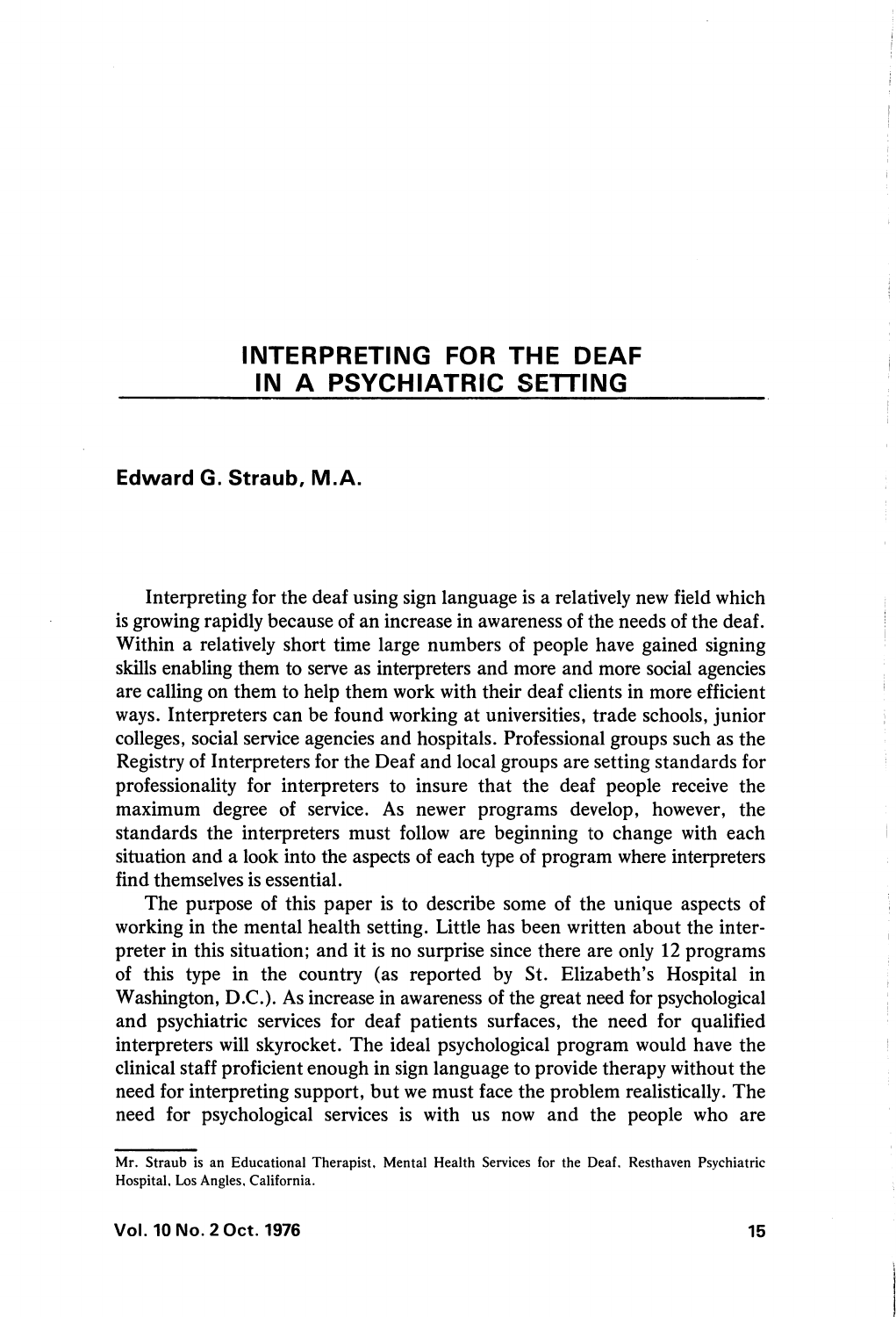qualified signers to staff such programs are rare. At Resthaven Psychiatric Hospital's Mental Health Services for the Deaf in Los Angeles we have under taken to train the psychiatrist, social worker, psychologists, and activity therapists about the aspects of deafness germane to their work, but even after two years of intensive training one can hardly be called a proficient signer, language learning capabilities of the participants aside. Possibly, greatest benefit could be achieved with deaf therapists but their numbers are small and the programs to train them are practically non-existent.

With this in mind, let us set the ideal situations aside and focus on the more immediate problems that interpreters will face when assisting the clinical staff. It is impossible in a paper of this nature to describe avenues to use which will solve the problems the interpreter will encounter but some suggestions will be made to help in this regard. Some of the problems seen in the mental health setting are:

- a. Reversing skills.
- b. Interpreter understanding of his ability.
- c. Psychological reasons for breakdowns in communication.
- d. "Extra-interview" interactions between patients and interpreters.
- e. Varying sign language grammars among patients.
- f. Confidentiality.

## REVERSING SKILLS

It is no secret that the most difficult aspect of interpreting is the ability to reverse the deaf person, that is, to comprehend the sign language of the speaker. This problem is compounded if the patient is unfamiliar to the interpreter. I believe that it is safe to say that this is the major holdup of train ing the clinical staff. Although on a one-to-one basis, the staff with adequate receptive skills can hammer out short conversations with a closed set of topics. The real skill of reversing is needed in the often heated group and individual psychotherapy sessions. One of the major avenues of treatment of psycho logical or emotional problems is to have the patient talk about what it is that is bothering him. From his utterances, the therapist can draw out inferred or suppressed meanings and thus aid the patient to look more realistically at his situation. Obviously, the interpreter must be a highly skilled reverser as faulty interpretations can lead to prolonged therapy or no benefit at all. When the therapist receives the wrong message from an interpreter, his response may confuse the patient who may already be feeling misunderstood by his world in general.

Another problem is that of different meanings associated with the same sign. For instance compare "I felt hurt" with "I felt (physical) pain." If this is the opening remark to the therapist in the session and the discrimination between the meanings is not made the therapist could formulate false impressions about the nature of the patient's complaint.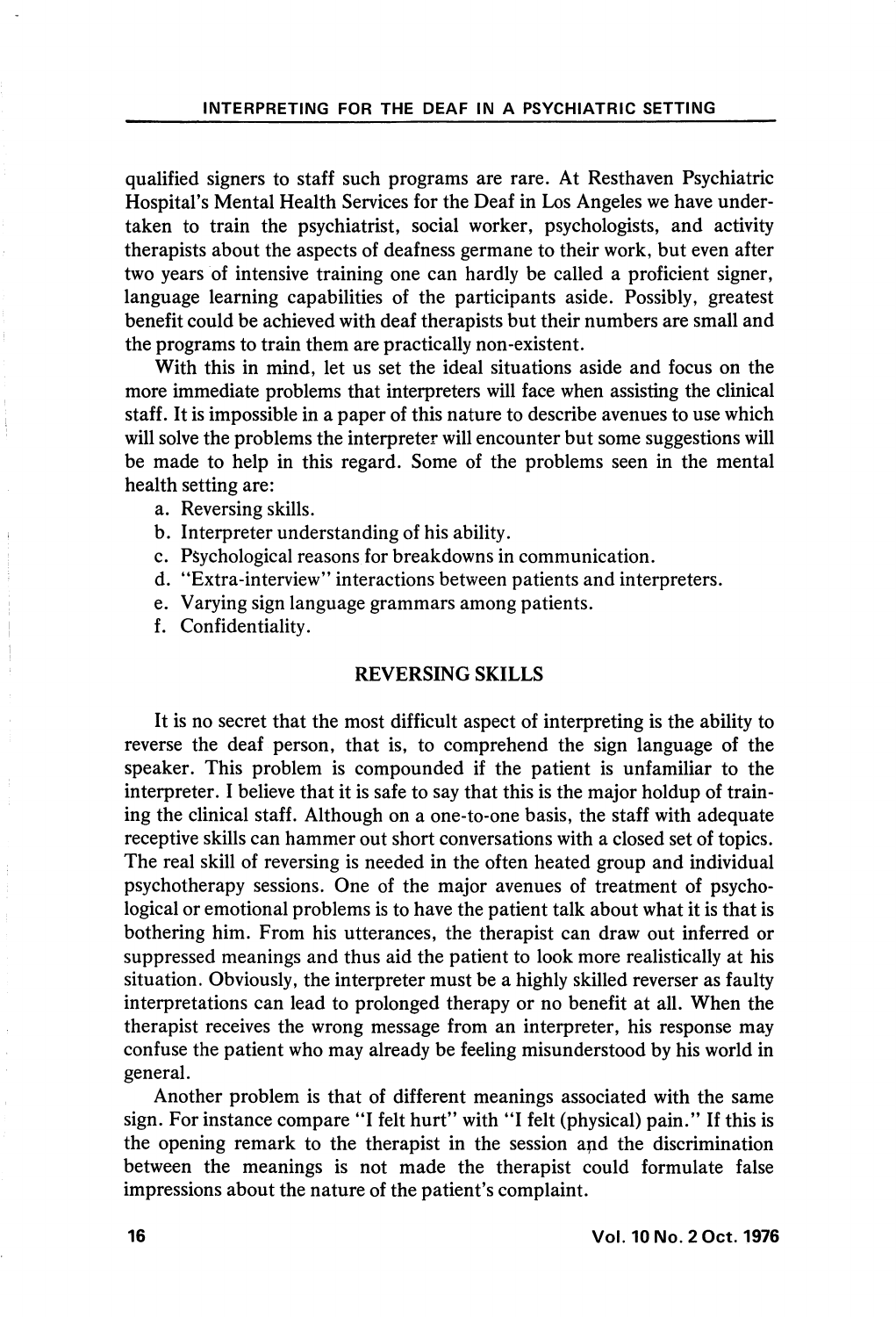Excellent reversing skills can only be achieved by the interpreter's diligence in continued training in his profession and much experience in various situations. The problems of misunderstanding patients can be lessened if the interpreter becomes involved in clinical discussions of the patients he serves and gains insight into their individual psychological problems and physical difficulties. A demonstration of the interpreter's skill would be his ability to recognize potentially ambiguous utterances and to bring them to the immediate attention of the therapist, letting the therapist decide which meaning is to be attached to what the patient says.

## INTERPRETER UNDERSTANDING OF HIS ABILITY

Interpreters must recognize where their strengths and weaknesses are. An overzealous interpreter who is anxious to become involved in work requiring more advanced skills is apt to be a hindrance to his program. Also, when working with mentally ill persons a different kind of problem can surface. One is likely to be faced with loose association, that is, bizarre utterances which either have no connection with the topic being discussed or which do relate to the topic but not appropriately. This type of patient might also not seem to understand the interpreter. It is important that the interpreter know that he is doing an adequate job and that the mix-up is part of the patient's sympto matology and not a failure to express the therapist's words. These are often disturbing situations for the interpreter who realizes the importance of good communication skills. In-service training of the interpreters can assist them in developing more confidence in their abilities and consequently make their interactions more efficient.

# PSYCHOLOGICAL REASONS FOR BREAKDOWNS IN COMMUNICATION

Often the patient will be confronted by the therapist with thoughts which he does not want to face. The patient may then demonstrate resistance to what the therapist says and this resistance may be manifested by the patient saying that he does not understand the interpreter. Often, the issue at question may not be accepted for several sessions. Interpreters should be cautioned to avoid rephrasing when the patient claims that he doesn't understand them. The therapist may have uttered the phrase in such a way as to drive home a point to evaluate the patient's degree of resistance. Should the interpreter in his zeal to be helpful alter the utterance, he could provide an avenue for the patient to avoid the issue.

Again, the patient who cannot adequately deal with the realities of the world may utter very unusual statements which have no association with the discussion at hand. The interpreter, because of the ambiguity of the language, may struggle to connect some meaning to the utterances and disguise an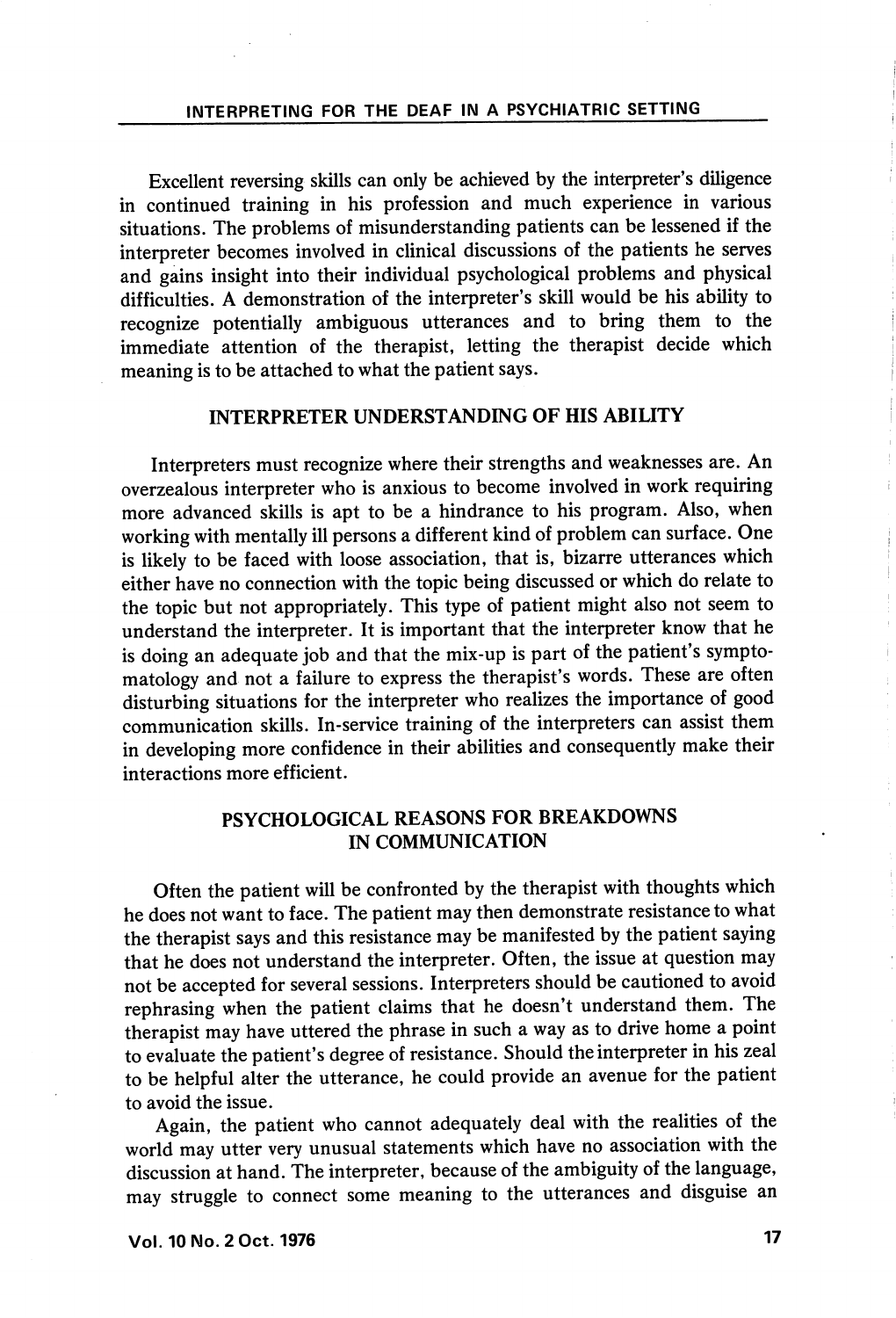important diagnostic aspect of the patient's problem. It is advised that the interpreter, if he is able to discern any meaning from the utterance which might be ambiguous, give the meaning to the therapist and then quickly add something such as "Possible ambiguity" or "Meaning may unintensional." Then let the therapist handle it from there.

#### IDENTIFICATION OF THE INTERPRETER AS THERAPIST

There seems to be a tendency for the patient to see the interpreter as the therapist, which is not so unusual since the patient might be perceiving the words of understanding and advice coming from the interpreter. This is complicated by some deaf patients who are resistant to associating with hearing people who do not sign. Added to this are friendly conversations between interpreters and patients during socialization periods. Thus, often the patients will come to the interpreter for advice or ask such questions as "When will I be discharged?", "Can you give me a pass for the weekend?", or "When can my mother come to visit me here?" Often the interpreter knows the answers to these questions from meetings with the clinical staff and they do not hesitate to answer the questions. This should be avoided. A clinical policy should be developed for handling these situations. It is important that the patient know where the decisions are coming from regarding his life or his stay in the program. In order to make the patient aware of his therapist's involvement with him, it is our policy to direct him to his therapist to answer all clinical questions.

The problem of identifying the interpreter as the therapist might be averted by rotating interpreters in the individual psychotherapy sessions. This can, however, lead to difficulties in developing trust in the interpreters, especially with out-patients who only come to the facility to see their therapist about their problem but who do not interact with the other patients and staff at the facility. We believe that a highly professional staff of interpreters can give the patient the feeling that he can trust them after a few sessions with various interpreters. It might be beneficial for the therapist to identify to the patient the possibility of the problem arising so that the patient can be more aware of it should it develop.

One problem which arises must be dealt with according to the interpreter's own feelings. Often, when conversing with patients over lunch or during recreational activities, the patient may reveal something about himself to the interpreter which may or may not be connected to his therapy or his problem. An example would be the patient telling the interpreter that he smokes marijuana. The interpreter must decide whether this information which was told him out of trust is an important consideration for the therapist. Such things which are mentally harmful such as LSD or other hallucinogens must be revealed to the therapist but in the case of something questionable, such as marijuana, the interpreter assumes the burden of dealing with this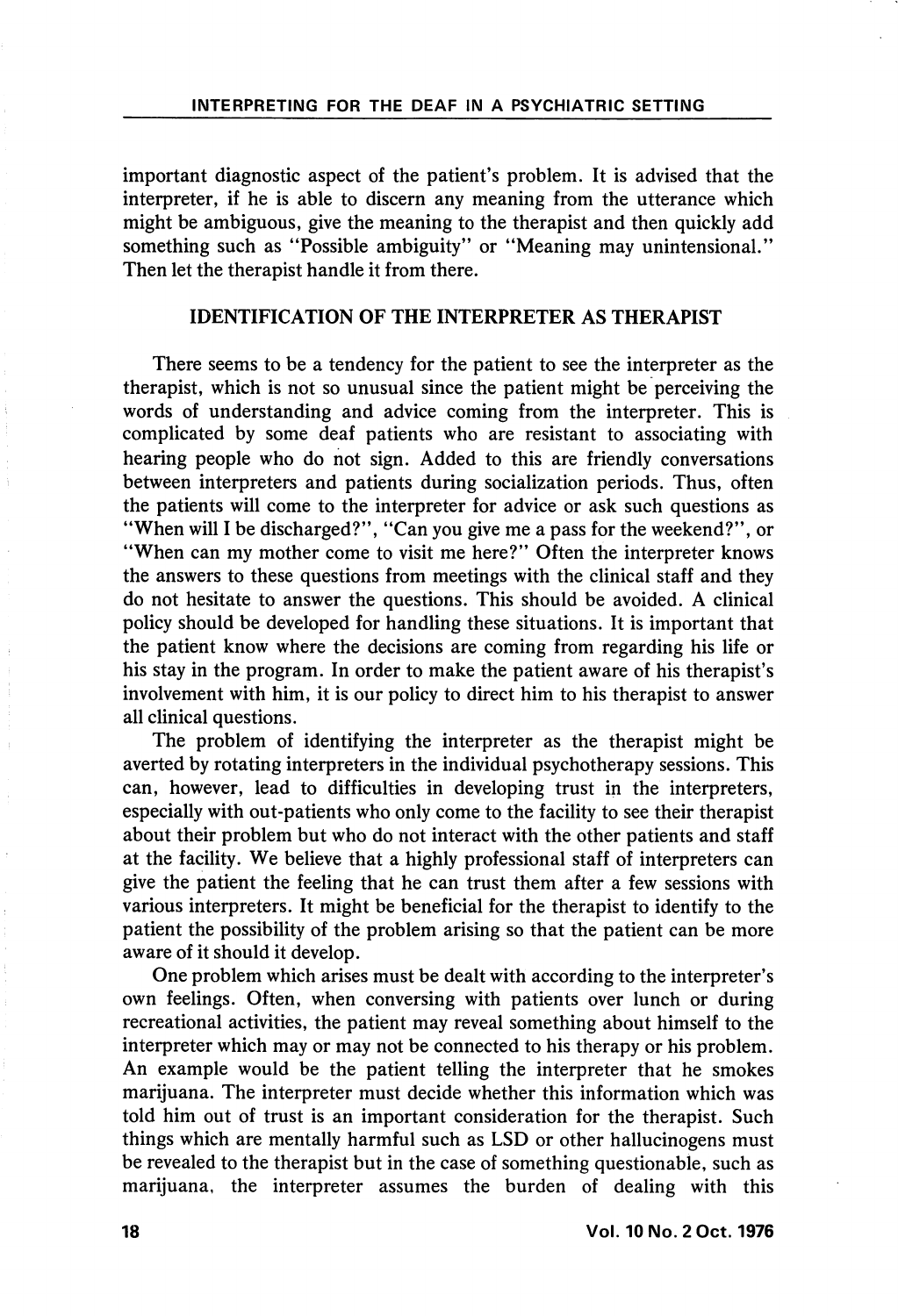information. Such controversial things have varying degrees of impact on dif ferent people and the issue should be discussed with the clinical staff to determine a policy.

#### VARYING SIGN LANGUAGE GRAMMARS

The case load of the mental health program may cut across a large age range of the patients. This will result in a variety of sign language grammars used by the patients. The interpreter in this setting should become proficient in all of the major sign language forms, or he should be aware of which patients he is best suited to deal with. The task of learning the various sign language grammars is not monumentally difficult as the differences are often minimal to the person with a good sign language foundation. It is important in this issue that we put aside our feelings about which sign language grammar would be the best one for the patient to know and work with him as he comes to us. It is his language and we should respect his right to use the form he is most comfortable with.

#### CONFIDENTIALITY

Because there are so few interpreters available who qualify for difficult assignments, those who do often work in more than one location. Some of the interpreters on our staff also work at the nearby universities and trade schools. Often, students from the universities or trade schools feel the need for psychological counseling but hesitate to continue in the program because they recognize the interpreters on the staff. The issue of confidentiality is crucial to the success of the programs in mental health, not to mention laws which would send a person to jail for failure to maintain confidentiality. Although one cannot prevent the patient from having anxiety about lack of confidenti ality, a professional image set by the interpreters can lessen the patient's fears and encourage him to remain in therapy. On the other hand, indiscretion on the part of the interpreter can lead to a breakdown in rapport between the community and the program which is trying to serve that community.

#### CONCLUDING DISCUSSION

Interpreting in the mental health setting is very taxing to the interpreter. Unlike the classroom or court room interpreter (whose job is by no means easy) the mental health interpreter must make more decisions about his language use and his interpretation when reversing. Other types of inter preting do not for the most part have to deal with loose associations, bizarre temper tantrums, flying ashtrays thrown at the therapist sitting next to you, patients making overt sexual advances or exposing themselves. While the pace of the interpreting may be less rigorous than classroom settings, it calls for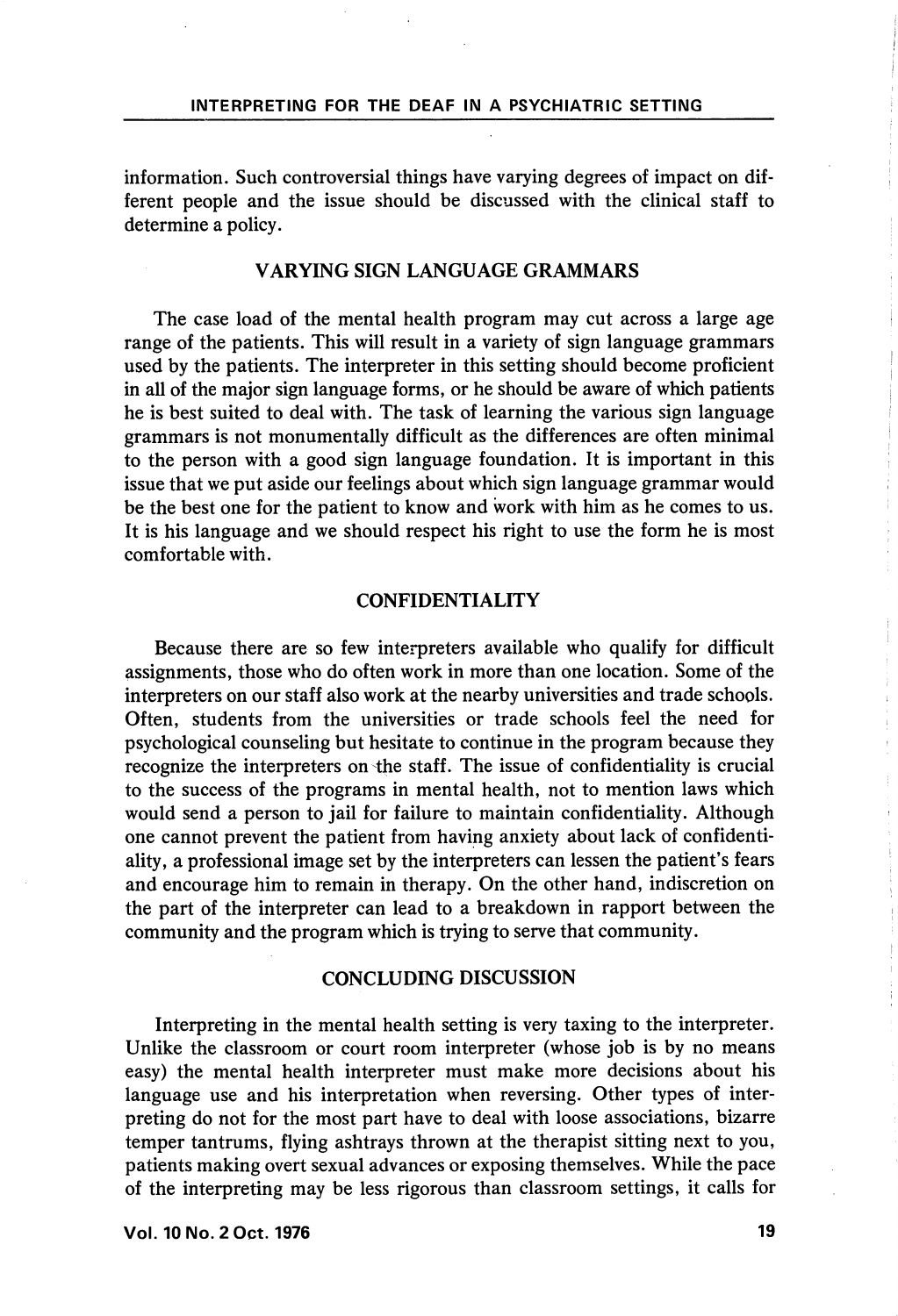more problem solving about ambiguities (which in the classroom is the problem of the instructor) and personal involvement with the people served. Other problems which could not be covered in this paper are the therapist's reliance on the interpreter, emotional involvement between patients and inter preters, interpreters seeing themselves as therapists, extra-interpreting duties and demands placed on interpreters and scheduling difficulties to cover a large hearing staff.

At our facility, the interpreting staff has identified a two hour time slot which they use for in-service and discussion. This time slot was chosen after monitoring the scheduling of patients and finding the least active period. During the meetings, various aspects of the patient population are discussed such as which interpreter can best work with a certain patient, who uses which sign language grammar and what are the variations to look for, what situations interpreters should not be involved in, and other related items which facilitate and expand their services.

One thing to keep in mind when entering into this very rewarding type of work is that nothing is routine and new situations are constantly arising for which there is no manual to turn to for assistance. Preparation seems to be the key to successfully adapting to this setting. At the end of this paper are some suggested readings which may be helpful to the interpreter as far as under standing the linguistic and psychological aspects of the people he deals with whether it be in mental health or in other interpreting situations. More workshops on mental health interpreting at national interpreting conventions would also be of some help.

It is the responsibility of the interpreters to constantly strive to upgrade the calibre of their services. The population we serve has long been neglected and the opportunity to change all that is here now. The interpreter is an important part of the mechanism and he should do his best to keep the avenues of change open and accessible.

### SUGGESTED READING

- 1. Gaeng, Paul A., Introduction to the Principles of Language, Harper and Row, New York, 1971.
- 2. Hilgard, Ernest R., and Atkinson, Richard C., Introduction to Psychology, Harcourt, Brace and World, Inc., New York, 1967.
- 3. Jacobs, Roderick A., and Rosenbaum, Peter S., English Transformational Grammar, Xerox College Publishing, Waltham, Mass., 1968.
- 4. Johnson, Doris J., and Myklebust, Helmer R., Learning Disabilities, Grune and Stratton (Publ.), New York, 1971.
- 5. Levine, Edna Simon, The Psychology of Deafness, Columbia University Press, New York, 1960.
- 6. Mortensen, David C., Communication, McGraw Hill, New York, 1972.